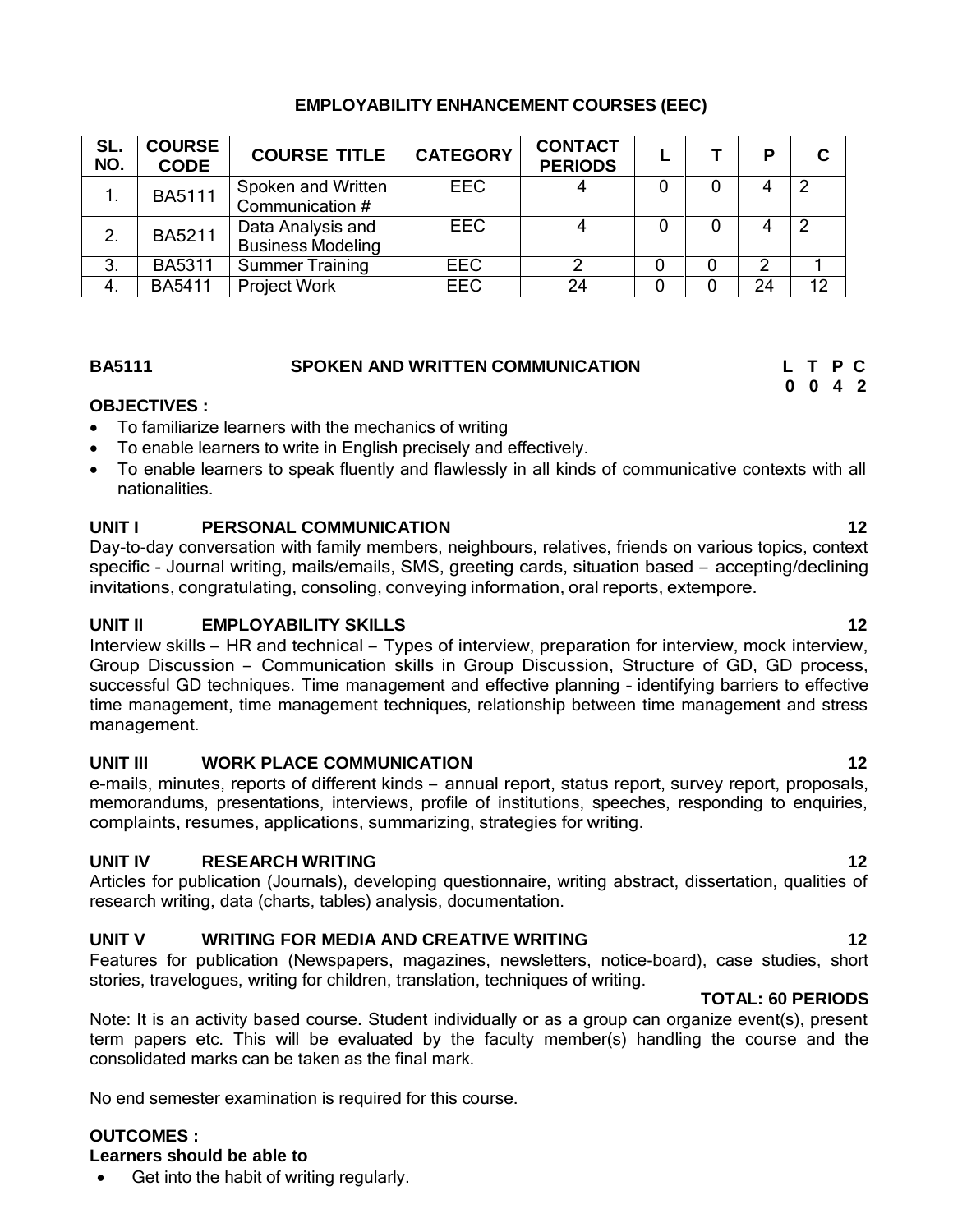- Express themselves in different genres of writing from creative to critical to factual writing.
- Take part in print and online media communication
- Read quite widely to acquire a style of writing and
- Identify their area of strengths and weaknesses in writing.
- Speak confidently with any speakers of English, including native speakers.
- Speak effortlessly in different contexts informal and formal.

### **REFERENCES :**

- 1. Raymond V Lesikar, John D Pettit, and Mary E Flatly, 2009. Lesikar's Basic Business Communication, 11<sup>th</sup> ed. Tata McGraw-Hill, New Delhi.
- 2. E.H. McGrath, S.J. 2012, Basic Managerial Skills for All. 9<sup>th</sup> ed. Prentice-Hall of India, New Delhi.

Management books

|                | Robin Sharma -            | The greatness guide                                                                    |
|----------------|---------------------------|----------------------------------------------------------------------------------------|
| Steven Covey - |                           | 7 Habits of Effective people                                                           |
|                |                           | Arindham Chaudhuri- Count your chickens before they hatch                              |
|                | Ramadurai -               | <b>TCS Story</b>                                                                       |
| <b>Blogs</b>   |                           | : Seth Godwin, Guy Kawasaki, Kiruba Shankar                                            |
| Review         | : Harvard Business review |                                                                                        |
| Reports        | : Deloitte Netsis         |                                                                                        |
| Magazines      |                           | : Bloomberg Businessweek, Economist<br>Richard Denny, 'Communication to Win; Kogan Pag |
|                |                           |                                                                                        |

### **BA5211 DATA ANALYSIS AND BUSINESS MODELING L T P C**

**0 0 4 2**

### **OBJECTIVE :**

• to have hands-on experience on decision modeling.

[Business models studied in theory to be practiced using Spreadsheet / Analysis Software]

| S.No.          | Exp. No.       | <b>Details of experiments</b>                   | <b>Duration</b> |  |
|----------------|----------------|-------------------------------------------------|-----------------|--|
|                |                | <b>Name</b>                                     |                 |  |
|                |                | <b>Descriptive Statistics</b>                   | 4               |  |
| $\mathfrak{p}$ | $\overline{2}$ | Hypothesis - Parametric                         | 4               |  |
| 3              | 3              | Hypothesis - Non-parametric                     | 4               |  |
| 4              | 4              | <b>Correlation &amp; Regression</b>             | 4               |  |
| 5              | 5              | Forecasting                                     | 4               |  |
| 6              |                | Extended experiment - 1                         | 4               |  |
|                | 6              | <b>Portfolio Selection</b>                      | 4               |  |
| 8              |                | <b>Risk Analysis &amp; Sensitivity Analysis</b> | 4               |  |
| 9              | 8              | Revenue Management                              | 4               |  |
| 10             |                | Extended experiment - 2                         | 4               |  |
| 11             | 9              | <b>Transportation &amp; Assignment</b>          | 4               |  |
| 12             | 10             | <b>Networking Models</b>                        | 4               |  |
| 13             | 11             | Queuing Theory                                  | 4               |  |
| 14             | 12             | <b>Inventory Models</b>                         | 4               |  |
| 15             |                | Extended experiments - 3                        | 4               |  |

• Spreadsheet Software and

Data Analysis Tools